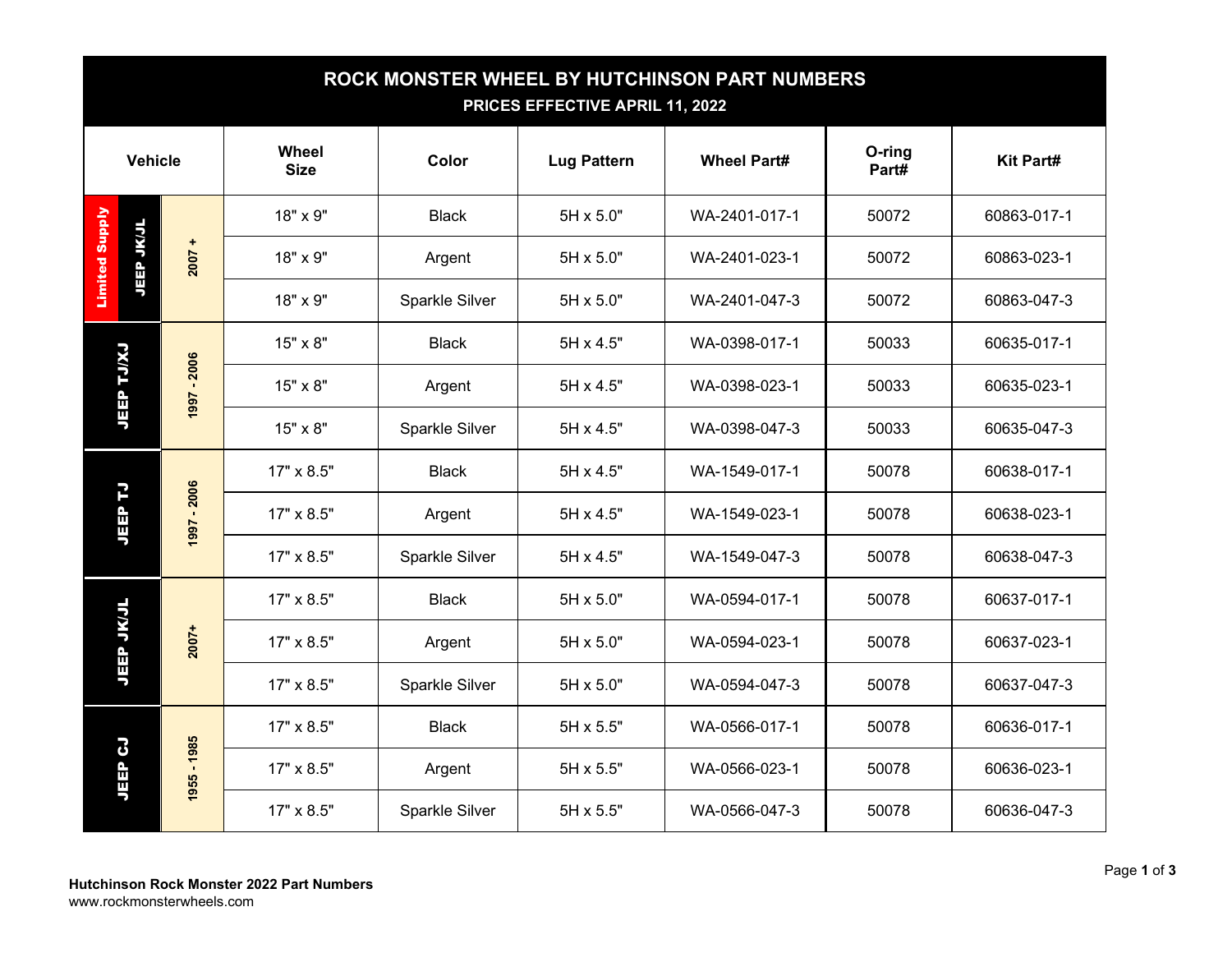| ROCK MONSTER WHEEL BY HUTCHINSON PART NUMBERS<br>PRICES EFFECTIVE APRIL 11, 2022 |                                        |                      |                |                    |                    |                 |                                                                         |
|----------------------------------------------------------------------------------|----------------------------------------|----------------------|----------------|--------------------|--------------------|-----------------|-------------------------------------------------------------------------|
| <b>Vehicle</b>                                                                   |                                        | Wheel<br><b>Size</b> | Color          | <b>Lug Pattern</b> | <b>Wheel Part#</b> | O-ring<br>Part# | <b>Kit Part#</b>                                                        |
|                                                                                  | Tundra 2007 +<br>Land Cruiser<br>1999+ | 17" x 8.5"           | <b>Black</b>   | 6H x 139.7 mm      | WA-0567-017-1      | 50078           | 60670-017-1                                                             |
| <b>TUNDRA 2007+<br/>LAND CRUISER</b><br>1999+                                    |                                        | 17" x 8.5"           | Argent         | 6H x 139.7 mm      | WA-0567-023-1      | 50078           | 60670-023-1                                                             |
|                                                                                  |                                        | 17" x 8.5"           | Sparkle Silver | 6H x 139.7 mm      | WA-0567-047-3      | 50078           | 60670-047-3                                                             |
| GMC, CHEVY<br>& DODGE                                                            |                                        | 17" x 8.5"           | <b>Black</b>   | 8H x 6.5"          | WA-1174-017-1      | 50078           | 60669-017-1                                                             |
|                                                                                  | +<br>2003                              | 17" x 8.5"           | Argent         | 8H x 6.5"          | WA-1174-023-1      | 50078           | 60669-023-1                                                             |
|                                                                                  |                                        | 17" x 8.5"           | Sparkle Silver | 8H x 6.5"          | WA-1174-047-3      | 50078           | 60669-047-3                                                             |
|                                                                                  | 2001+ (not AMG)                        | 16" x 7.5"           | <b>Black</b>   | 5H x 130 mm        | WA-0492-017-1      | 50034           | 60720-017-1                                                             |
| <b>WAGON</b><br>$\ddot{\mathbf{c}}$                                              |                                        | 16" x 7.5"           | Argent         | 5H x 130 mm        | WA-0492-023-1      | 50034           | 60720-023-1                                                             |
|                                                                                  |                                        | 16" x 7.5"           | Sparkle Silver | 5H x 130 mm        | WA-0492-047-3      | 50034           | 60720-047-3                                                             |
| <b>WAGON</b><br>$\ddot{\circ}$                                                   |                                        | 18" x 8"             | <b>Black</b>   | 5H x 130 mm        | WA-2059-017-1      | 50072           | 60864-017-1                                                             |
|                                                                                  | 1990 + (not AMG)                       | 18" x 8"             | Argent         | 5H x 130 mm        | WA-2059-023-1      | 50072           | 60864-023-1<br>60864-047-3<br>60816-017-1<br>60816-023-1<br>60816-047-3 |
|                                                                                  |                                        | 18" x 8"             | Sparkle Silver | 5H x 130 mm        | WA-2059-047-3      | 50072           |                                                                         |
|                                                                                  |                                        | 16" x 7.5"           | <b>Black</b>   | 5H x 130 mm        | WA-1873-017-1      | 50078           |                                                                         |
| <b>WAGON</b><br>$\mathbf C$                                                      | 1990+, (not AMG)<br>non-Military       | 16" x 7.5"           | Argent         | 5H x 130 mm        | WA-1873-023-1      | 50078           |                                                                         |
|                                                                                  |                                        | 16" x 7.5"           | Sparkle Silver | 5H x 130 mm        | WA-1873-047-3      | 50078           |                                                                         |